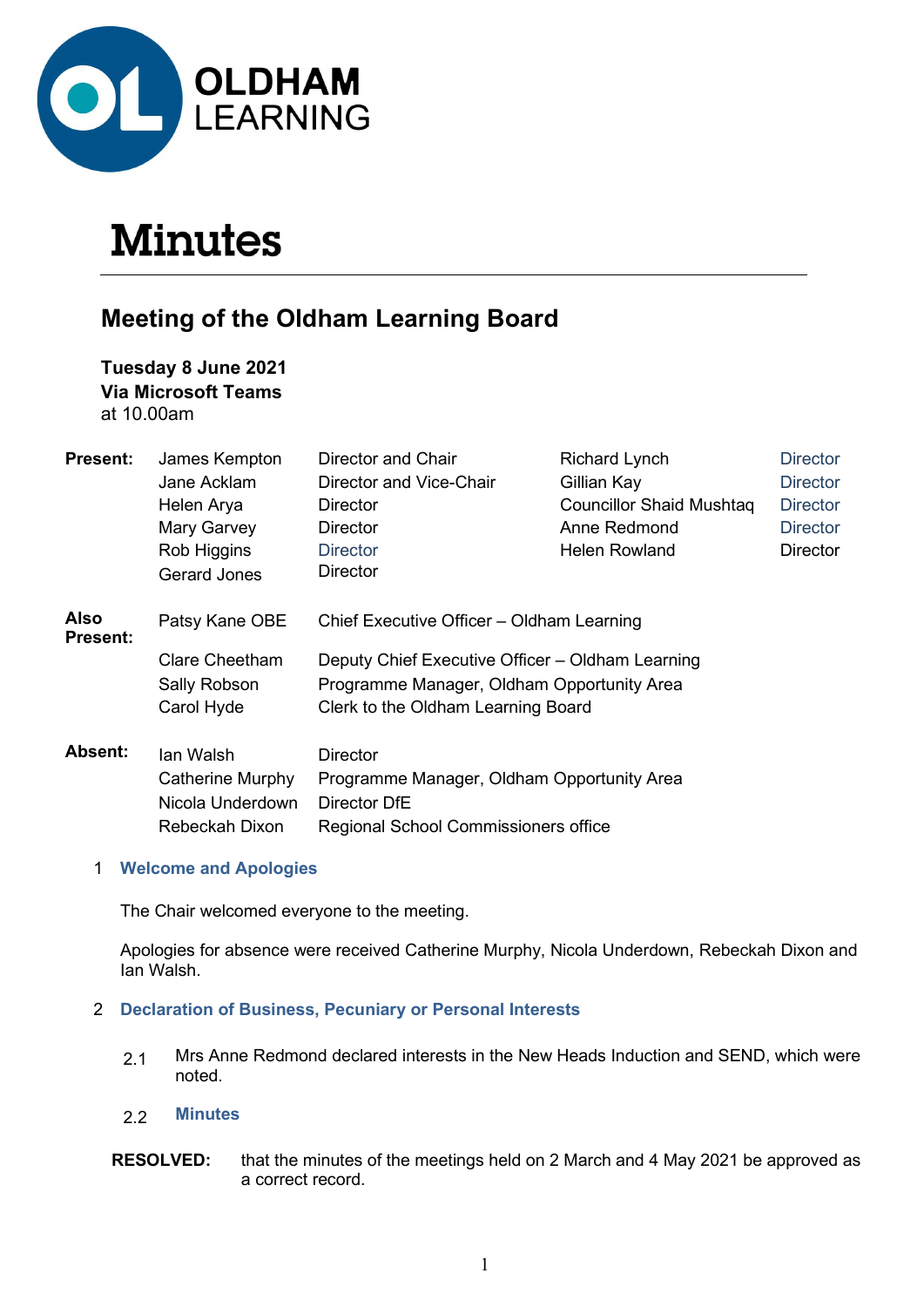

#### 2.3 Matters Arising from the Minutes

 2.3.1 Arising from minute 11.1 – Any Other Business - Quality Education Group (QEG), Mrs Anne Redmond indicated that she had not nominated herself for the QEG but would nominate an individual for the QEG.

The Chair asked the CEO to approach individuals to join the QEG. The Chair requested that the QEG be set up by July 2021.

- ACTION: Mrs Redmond/CEO
	- 2.3.2 Arising from minute 11.1 Any Other Business Quality Education Group (QEG), The Vice-Chair stated that she would nominate an individual and inform the CEO.
- ACTION: Vice-Chair
	- 2.3.3 Arising from minute 11.2 Teacher Recognition, the Chair requested an update on the arrangements for Teacher Recognition. A Director confirmed that this is ready to be sent out later in the Summer term 2021.
- ACTION: Richard Lynch/Gerard Jones

#### 3 Agree Any Other Urgent Business

There were no other items of Other Urgent Business to discuss.

 (The Chair requested the Deputy CEO and Clerk to the Oldham Board to leave the meeting for agenda item 4).

#### 4 Update on CEO Recruitment

 That this item was deemed to be confidential and would not be included in the minutes and papers to be made available for public inspection.

#### 5 Project Management Update

The Project Management Update had been circulated with the agenda prior to the meeting.

Directors thanked staff for producing the project management update and agreed that this is a suitable format to update the board.

#### 6 Outcomes Framework

 The Chief Executive Officer had circulated to Directors a copy of the OL Evaluation Framework Recommendations prior to the meeting.

Discussion took place and feedback was noted.

The CEO was requested to provide feedback to Claire Forbes.

ACTION: CEO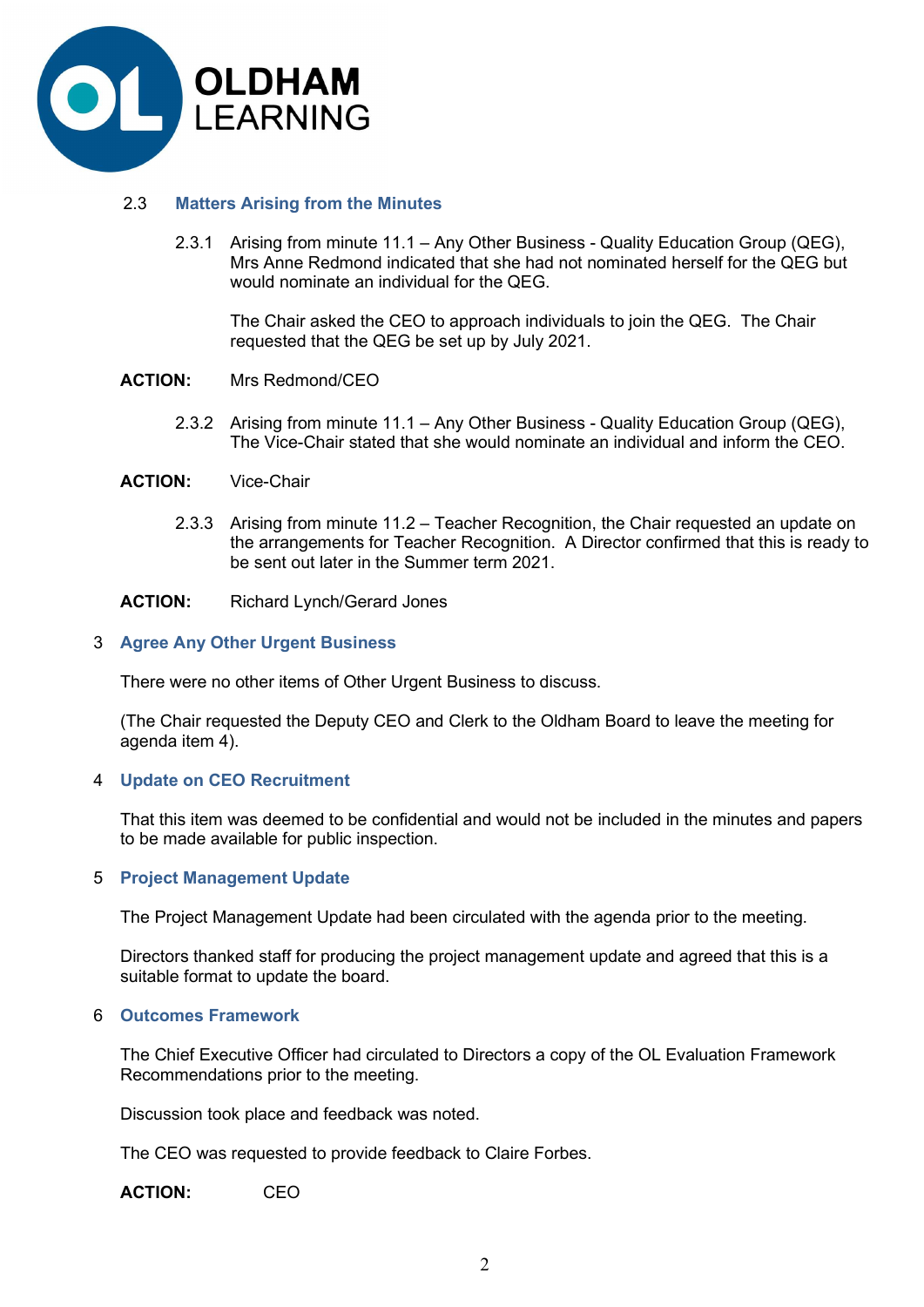

#### 7 Budget Report

 The Deputy Chief Executive Officer had circulated to Directors a copy of the Budget Report for June 2021 and the Delegation of Local Authority School Improvement Functions and Resources to Oldham Learning prior to the meeting.

 The Deputy CEO explained the Oldham Learning expenditure and proposed expenditure to Directors to ensure consistency of delivery for the 2021-2022 academic year.

 The Deputy CEO asked Directors to approve the expenditure for the 2021-2022 academic year and asked if they had any questions.

Discussion ensued regarding retaining teachers who have attended training such as the MA in Teaching and Learning which is currently being offered. The Clerk advised that Oldham Council already has the documentation/facility to put in place reclaiming of funding if a course is not completed or the individual leaves Oldham before the end of two years from the date of the final examination.

Directors agreed that the reclaiming of funding for training where a teacher leaves Oldham within two years, would be included in the funding contract.

The Chair sought clarification on the balance of the Oldham Education Partnership (OEP) funding. A Director gave an update on the financial status of the balance of the Oldham Education Partnership funding and indicated that the funding had ceased.

RESOLVED: that Directors agreed to the funding of the proposed activity for the 2021-2022 academic year.

ACTION: Deputy CEO to commission agreed activity for 2021-2022.

#### 8 Confidentiality

There was one item of confidential business to discuss.

#### 9 Date and Time of Next Meeting

That the next meeting of the Oldham Learning Trust Board should be held on:

Thursday 1 July 2021 at 1.00pm via Microsoft Teams.

 (There being no further business, board members and trustees were thanked for their attendance and the meeting was declared closed at 11.07am).

Signed: \_\_\_\_\_\_\_\_\_\_\_\_\_\_\_\_\_\_\_\_\_\_\_\_\_\_\_\_\_\_\_

and the contract of the contract of the contract of the contract of the contract of the contract of the contract of the contract of the contract of the contract of the contract of the contract of the contract of the contra

Date: \_\_\_\_\_\_\_\_\_\_\_\_\_\_\_\_\_\_\_\_\_\_\_\_\_\_\_\_\_\_\_\_\_

F:/cah/OldhamLearningBoard/summerterm 2021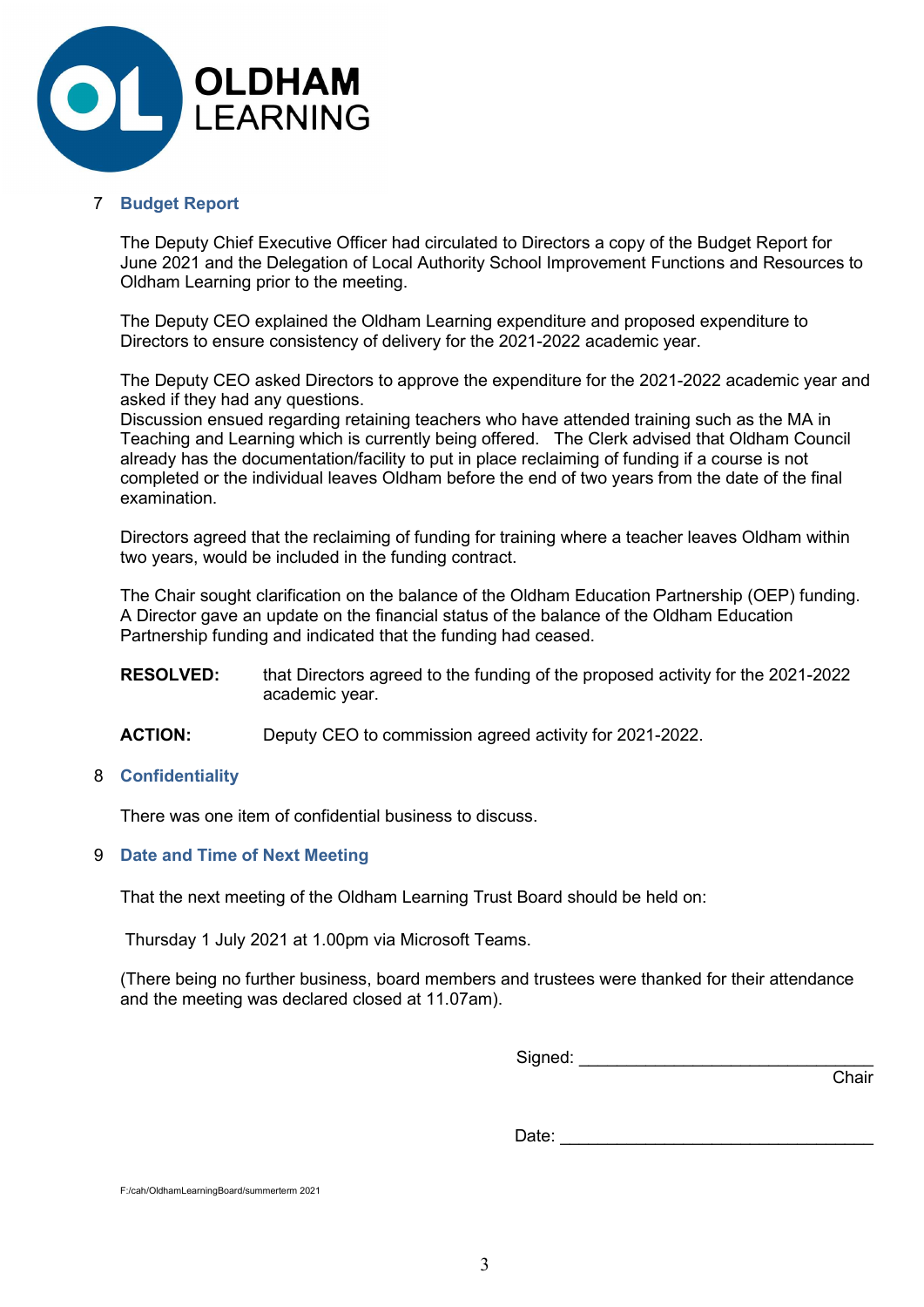

- 8 Confidentiality
	- 8.1 Minute Number 4 Update on CEO Recruitment

RESOLVED: that

ACTION: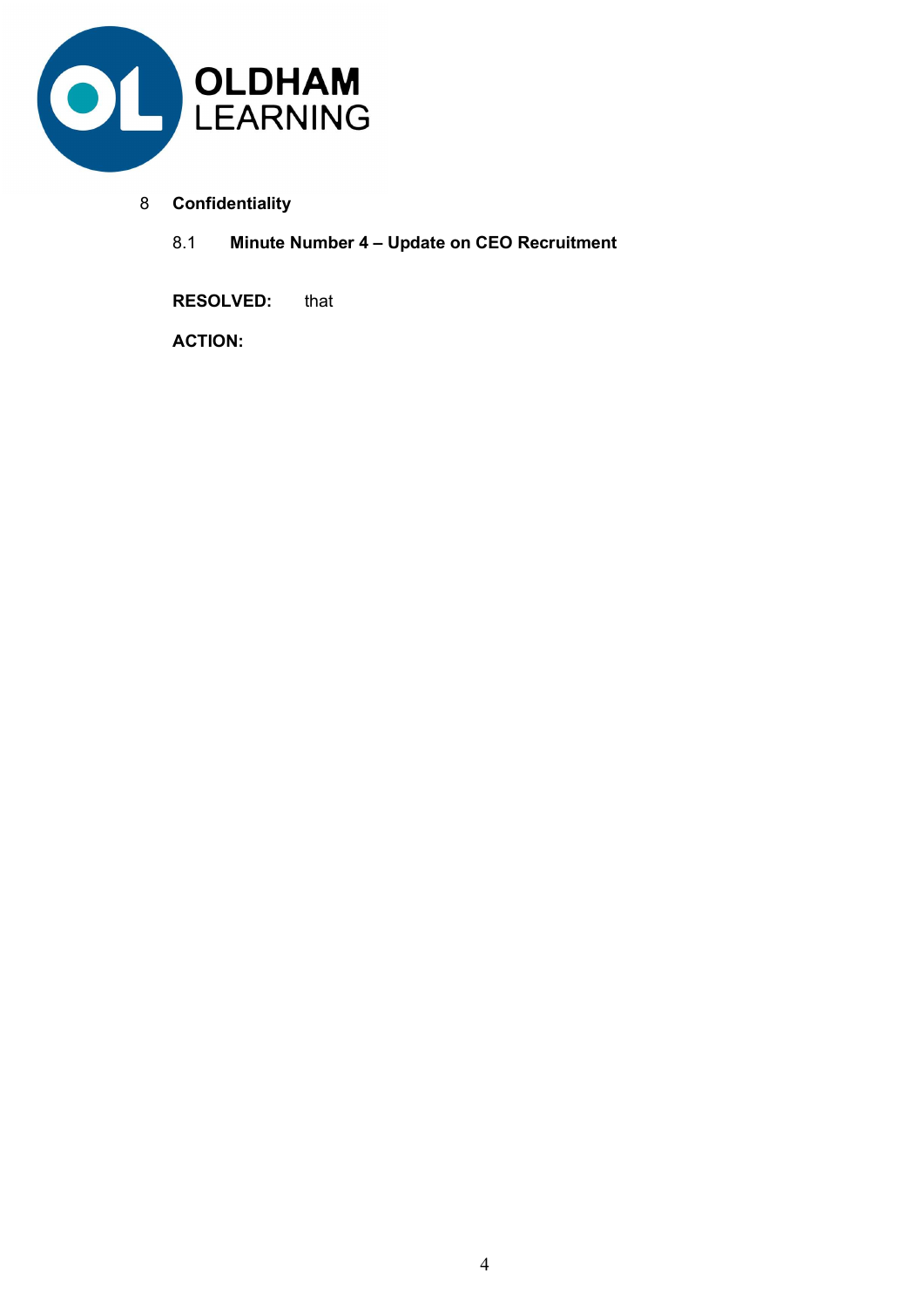

| Action<br>Point | Agenda<br><b>Item</b> | <b>Description</b>                                                                                      | Item to be<br>completed by:      |
|-----------------|-----------------------|---------------------------------------------------------------------------------------------------------|----------------------------------|
| 1.              | 2.3.1                 | Anne Redmond to nominate individual for QEG                                                             | AR.                              |
| 2.              | 2.3.2                 | Vice-Chair to nominate individual for QEG                                                               | Vice-Chair                       |
| 3.              | 2.3.3                 | Teacher Recognition certificate to be circulated before the end<br>of the Summer term 2021.             | Richard<br>Lynch/Gerard<br>Jones |
| 4.<br>5.        | 6                     | CEO to provide feedback to Claire Forbes UoM<br>Deputy CEO to commission agreed activity for 2021-2022. | CEO.<br>Deputy CEO               |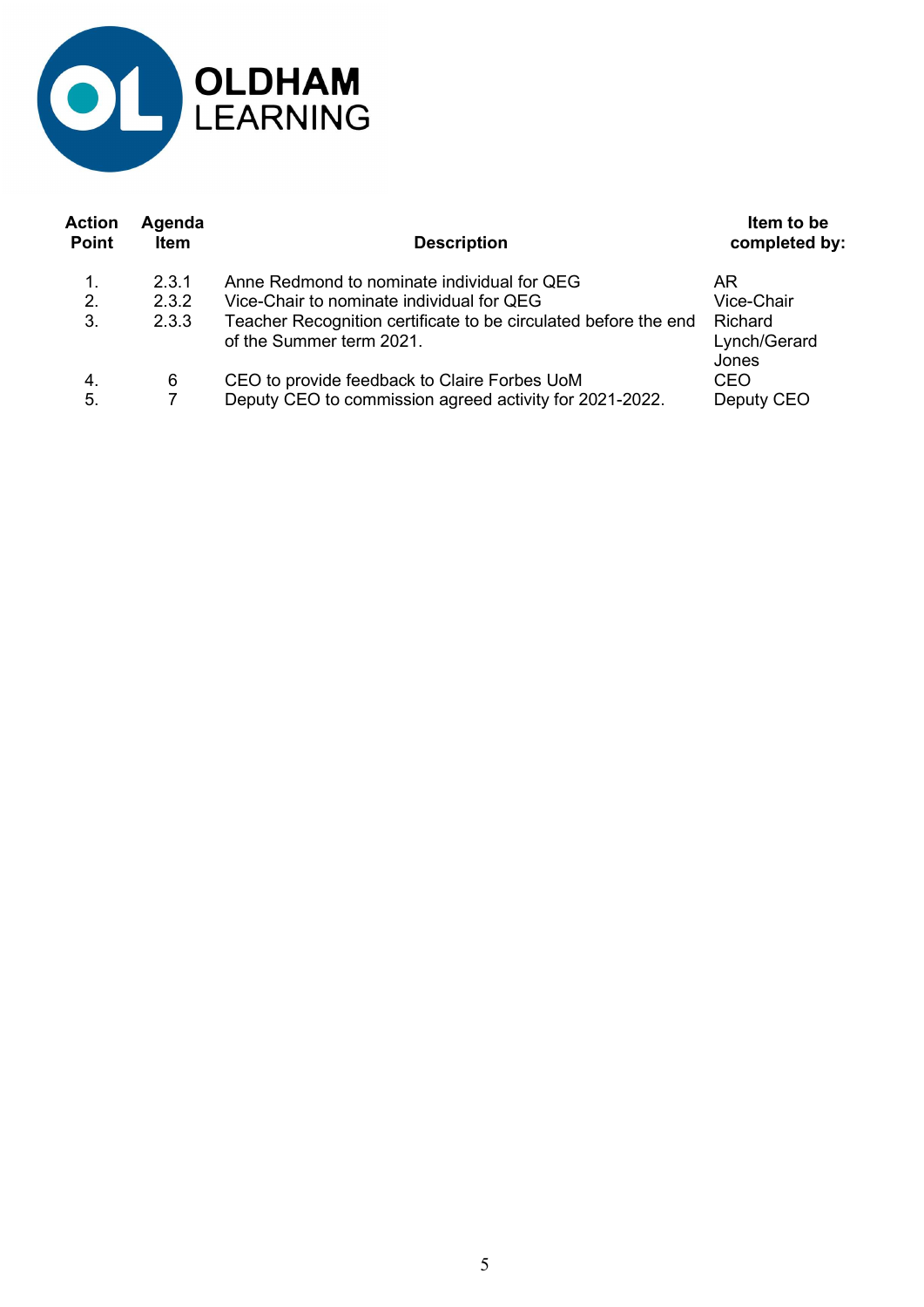

## 13 Confidentiality

### 13.1 Minute Number 8.2 – Verbal Update on Oldham Council's financial and staffing support and delegated remit for April 2021- March 2022

 Richard Lynch informed Directors and set the context that in the council things are volatile, ambiguous and that he has had difficulty navigating through the historic financial situation relating to the funding of School Improvement.

Richard Lynch explained that he is trying to separate School Support which is related to LA maintained schools and clarified that the retained element has been diminishing by 20% year on year and that School Improvement is not funded by the taxpayer, but by the Dedicated Schools Grant (DSG).

Richard Lynch made it clear that changes would need to be agreed at the Schools Forum and that the funding for the 2021-2022 year would be £320,000 and £269,000 in 2022-2023.

Richard reported that there are still centrally retained functions e.g.:

- Data intelligent and performance. Develop from within the LA.
- Schools causing concern address together LA/OA.
- Supporting HT recruitment.
- Traded services school governance.
- SACRE retained duties.
- NQT appropriate body with teaching hubs from September 2021.
- School improvement partners.

RESOLVED: that the information be received and noted.

ACTION: Richard Lynch

#### 13.2 Minute Number 10.B - Draft School Improvement Model - confidential

 The CEO reminded Directors that this is the first draft of the School Improvement Model and that the annal conversation will be open and honest.

The CEO stated she would provide an in-depth explanation of how the School Improvement Model would operate. The CEO mentioned that the Sixth Form needs to be looked at and Jayne Clarke will complete this.

Directors agreed that the Quality of Education Group will meet twice termly.

Discussion took place on how the School Improvement Model would work in the districts/collaboratives and this needs to be firmed up.

A Director asked when will the conversations start with Oldham Headteachers and will it be ready for July 2021 or for the new academic year 2021-2022?

Directors discussed and agreed that there will still be statutory functions which